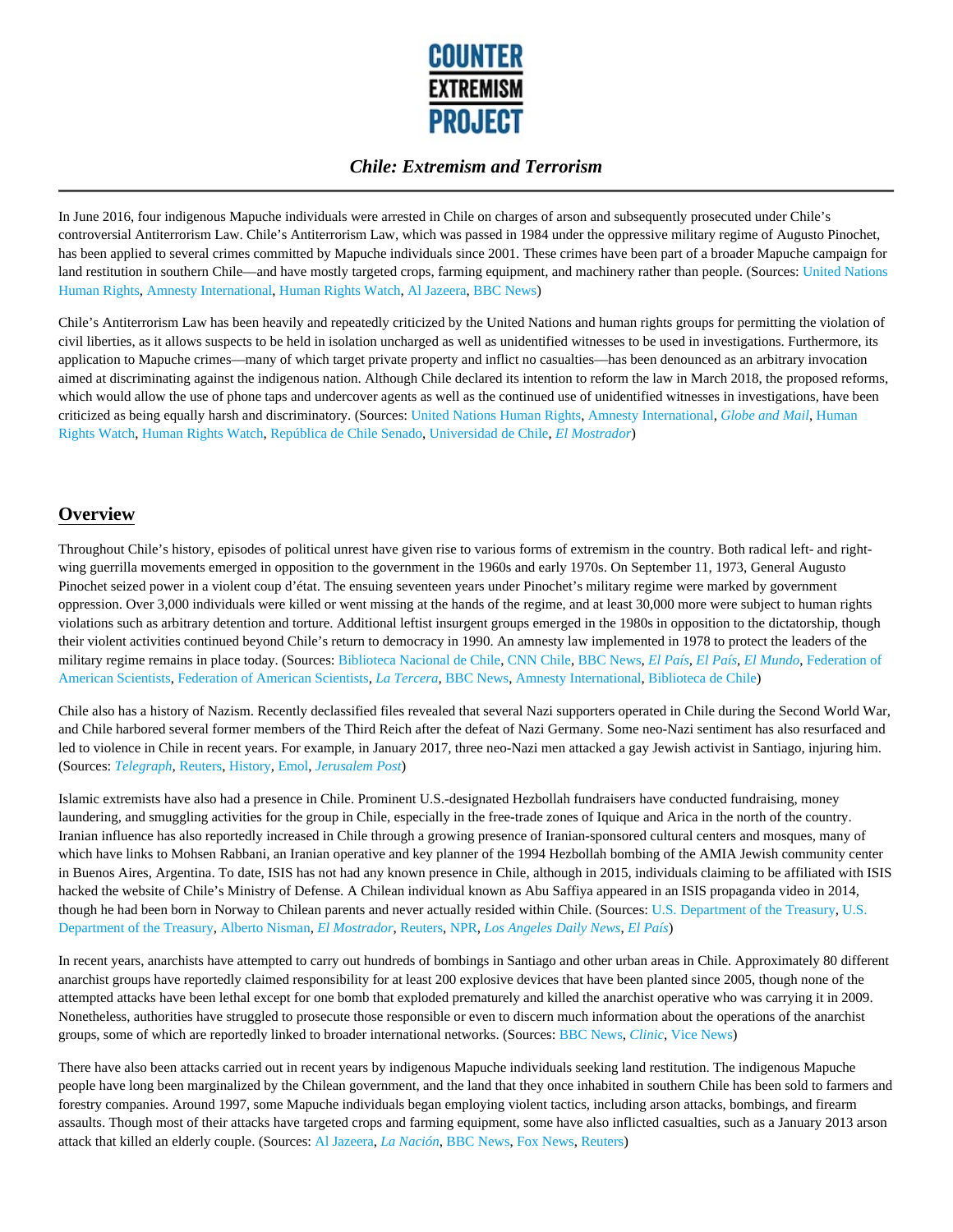

In a highly controversial move, the Chilean government has applied the country's Antiterrorism Law to some instances of Mapuche violent crime, including some that did not result in any casualties. Chile's Antiterrorism Law, which was passed in 1984 under Pinochet's military regime, has been criticized by human rights groups for lacking due process. Furthermore, its application against the Mapuche has been criticized as an arbitrary invocation aimed at further discrimination. The Chilean government also launched a campaign against Mapuche violence in 2001, though the United Nations has criticized Chile's police for the use of excessive force against the Mapuche. (Sources: *La Nación*, CNN Chile, BBC News, *El Mostrador* , *Globe and Mail*, Human Rights Watch, BBC News)

Chile has a National Intelligence Agency (Agencia National de Inteligencia, ANI), and the country's Armed Forces and two police bodies, the Carabineros and Investigations Police (PDI), also contribute to intelligence operations. According to the U.S. Department of State, Chile also has a well-developed financial sector and anti-money launder/counter-terrorist financing (AML/CTF) regime. (Sources: *La Tercera*, U.S. Department of State)

Chile is a member of the Financial Action Task Force on Money Laundering in South America (GAFILAT), as well as the Organization of American States Committee Against Terrorism (CICTE). Chile has also participated in other multilateral counterterrorism initiatives, including U.S.-led counterterrorism workshops. (Sources: FATF, U.S. Department of State, United Nations, U.S. Department of State)

A 2014 public opinion poll suggested that 68 percent of Chileans were afraid of anarchist bombings and 70 percent felt that the problem was getting worse. A 2017 public opinion poll suggested that 56 percent of Chileans classified the violent actions of indigenous Mapuches in the southern Araucanía region as terrorism, but 65 percent believed that the solution to the Mapuche conflict should be achieved through political means and not through the application of Chile's Antiterrorism Law. (Sources: BBC News, *La Tercera*)

### **Radicalization and Foreign Fighters**

### *Pinochet Dictatorship, 1973-1990*

On September 11, 1973, a military junta led by General Augusto Pinochet seized power from Salvador Allende, Chile's democratically elected Marxist president, in a violent coup d'état. Allende committed suicide within Chile's presidential palace after refusing to resign as Pinochet's troops attacked the building. The coup d'état was covertly backed by the U.S. government as part of Operation Condor, which aimed to suppress left-wing sentiment in South America during the Cold War. (Sources: *New York Times,* BBC News, History)

Following the coup d'état, Chile underwent a 17-year period of state oppression directed at suspected political opponents during the ensuing rightwing military dictatorship. According to an official report published in 2011, more than 3,000 individuals were killed or went missing at the hands of Pinochet's regime. An additional 30,000 individuals suffered human rights abuses, including arbitrary detention and torture, and at least 20,000 more were forced into exile. Pinochet finally stepped down from power and allowed Chile to transition back to democracy in 1990 after a national referendum rejected the continuation of his rule. (Sources: History, *El País, El País, El Mundo*)

In 1978, Pinochet's regime passed an amnesty law that granted protection from prosecution to those who committed human rights violations during the dictatorship. Although Chilean courts have since found ways to circumvent the legislation and prosecute individuals, and although the Chilean government pledged in 2014 to overturn the law, it nonetheless remains in place as of 2018. (Sources: Amnesty International, Reuters, Biblioteca de Chile)

### *Guerrilla Movements*

A number of guerrilla movements, both radical right- and left-wing, emerged in Chile before and during the Pinochet dictatorship. The Revolutionary Left Movement (Movimiento de Izquierda Revolucionaria, MIR) was a Marxist-Leninist guerrilla movement that emerged in Chile in 1965. The group sought a leftist revolution in Chile like the one that had taken place in Cuba six years earlier. The MIR reduced its activities significantly after the Marxist president Salvador Allende took power in 1970, as it tacitly supported his government. However, after Pinochet seized power in 1973, the group was heavily persecuted, and many of its members were tortured, exiled, or killed. The MIR managed to maintain a small underground resistance network for some years under the leadership of Allende's nephew and with assistance from militants who had been trained in Nicaragua and Cuba. However, the group's principal leader, Miguel Enríquez, was killed in 1983, and its activities were ultimately suppressed by the government later in the decade. (Sources: Biblioteca Nacional de Chile, Federation of American Scientists)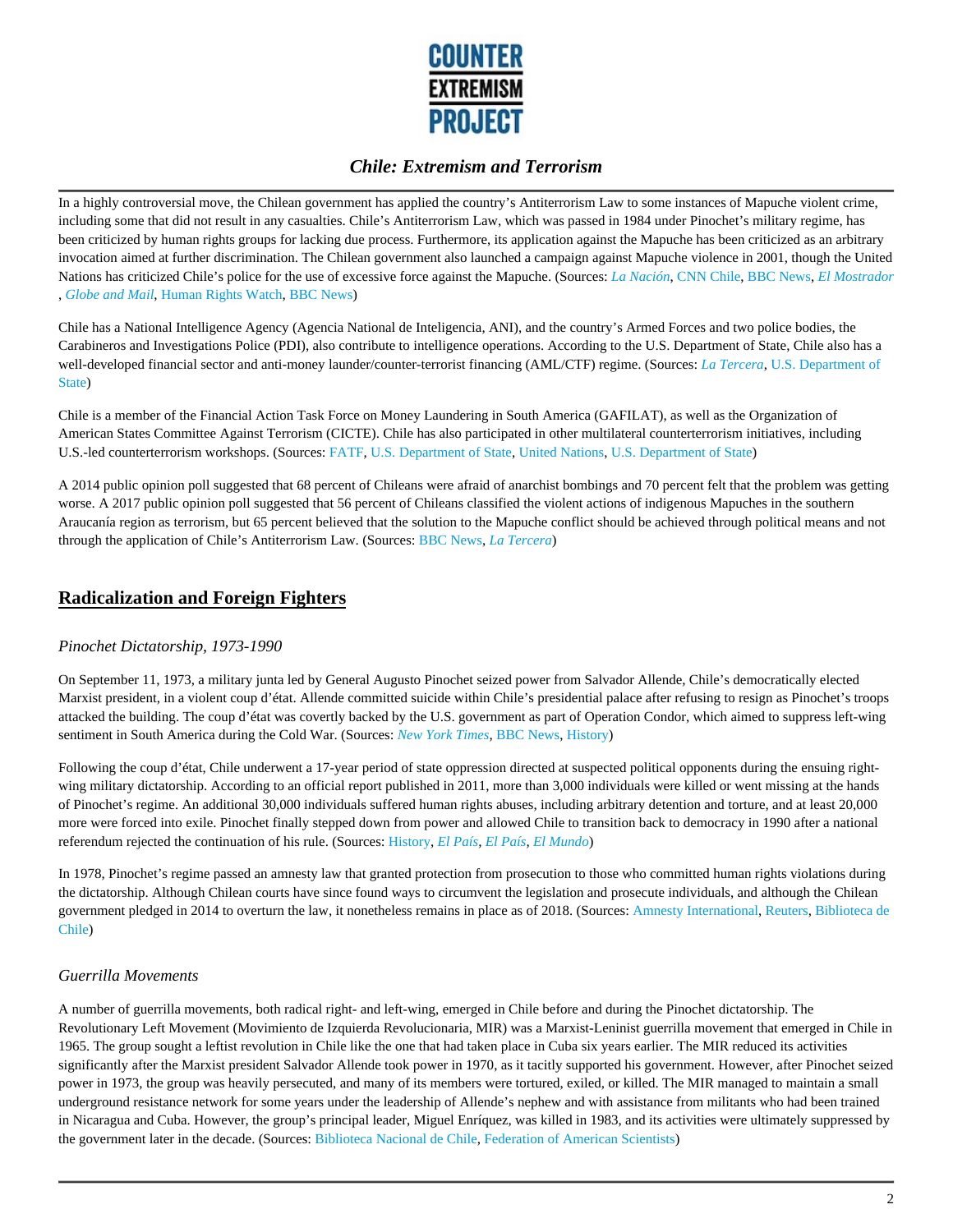

Fatherland and Liberty (Patria y Libertad) was a right-wing, pro-fascist paramilitary group that emerged in 1970 in opposition to the Salvador Allende's socialist government that had just come into power. The group, which supported a coup d'état against Allende's government, launched a "sabotage" campaign to destroy infrastructure and machinery and generate an atmosphere of chaos so that Chileans would support military intervention. According to the book *Chile Under Pinochet,* the economic and psychological impact of the campaign was "considerable." Following Pinochet's successful coup d'état in 1973, Fatherland and Liberty disbanded, though many of its members were recruited into Pinochet's regime and took part in the oppression that ensued. (Sources: CNN Chile, *Chile Under Pinochet*, Federation of American Scientists)

During the dictatorship, other leftist insurgent groups emerged in opposition to the regime in addition to the MIR. The left-wing United Popular Action Movement–Latauro (Movimiento de Acción Popular Unitario–Latauro, MAPU-L) emerged in the early 1980s. The MAPU-L established two affiliated groups, the Lautaro Popular Rebel Forces (Fuerzas Rebeldes Populares Latauro-FRPL), aimed at overthrowing the government, and the Lautaro Youth Movement (Movimiento Juvenil Lautaro, MJL), a special youth wing whose membership mostly consisted of youths and delinquents from impoverished urban areas. The MJL's violent activities, which included several assassinations of police officers and bombings of Mormon chapels, continued after Chile's transition to democracy in 1990, and did not subside until the arrest of its leader, Guillermo Ossandón, in 1994. (Sources: Federation of American Scientists, Federation of American Scientists, *La Tercera*)

The Manuel Rodriguez Patriotic Front (Frente Patriótico Manuel Rodriguez, FPMR) was a Marxist guerrilla movement founded in 1983 as the armed wing of the Chilean Communist Party, which resisted Pinochet's regime. In 1986, the FPMR launched a firearm assault on Pinochet's motorcade in a failed assassination attempt. With links to Cuba, the FPMR became the dominant and best-organized terrorist group in Chile in the late 1980s. In 1987, the group split into two factions, one of which became a political party and the other of which remained armed. The armed faction of FPMR, known as FPMR-Autonomous (FPMR-A), embraced a Maoist ideology and continued to carry out attacks in Chile throughout the 1990s, which targeted civilian and international targets including U.S. businesses, Mormon churches, and fast food restaurants. The group ceased to carry out operations in the late 1990s after government operations diminished its capabilities. (Sources: Federation of American Scientists, Federation of American Scientists, BBC News, *El País*, U.S. Department of State)

### *Nazism*

According to declassified files released in 2017, several Nazi supporters operated in Chile during the Second World War. Some Chilean individuals of German descent reportedly underwent paramilitary training. Nazi supporters and spies in the country reportedly supplied Germany with information on Allied ship routes and worked on plans to bomb northern Chilean mines and the Panama Canal. Following the defeat of Nazi Germany, several former members of the Third Reich escaped to South American countries, including Chile. Former SS Colonel Walter Rauff was one of the most prominent Nazi figures to settle in Chile, where he lived freely under his own name until his death in 1984. (Sources: *Telegraph,* Reuters, History)

Neo-Nazi sentiment has resurfaced and even led to violence in Chile in recent years. In January 2017, three men displaying neo-Nazi symbols attacked a gay Jewish activist with a razor in a park in Santiago, injuring him. (Sources: Emol, *Jerusalem Post*)

### *Hezbollah and Shiite Extremism*

Prominent Hezbollah fundraisers have conducted money laundering and smuggling activities for the group in Chile, especially in the free-trade zones of Iquique and Arica in the north of the country. According to Chilean authorities, Hezbollah operatives began traveling to the country in 1994. In 2004, the U.S. Department of the Treasury designated Assad Ahmad Barakat as a Specially Designated Global Terrorist for his role as a "key terrorist financier" for Hezbollah. According to the designation, Barakat held two residential addresses in Iquique, Chile, at the time. One of Barakat's Iquique-based companies, Barakat Import Export Ltd, was also designated for its involvement in generating support for Hezbollah, though the Chilean newspaper *El Mercurio* reported that Barakat had closed it down in 2002. In 2006, the U.S. Treasury also designated Barakat's brother, Hatem Barakat, for his role as a Hezbollah fundraiser. According to the designation, he was a significant shareholder of at least two businesses in Iquique used to generate funds for Hezbollah as of 2003. He made frequent trips to the city, where he collected funds to transfer to Hezbollah in Lebanon and "possibly" managed a group of suspected Hezbollah members there. Prior to 2005, Chilean authorities identified several additional companies "suspected of serving as either front organizations or shell companies for Hezbollah," according to the Washington Institute. A leaked 2006 cable from the then-U.S. ambassador to Chile stated that Hezbollah-linked individuals were "increasing their presence and activity in Chile" at the time. (Sources: Washington Institute, U.S. Department of the Treasury, U.S. Department of the Treasury, Infobae, *El Mercurio,* Fox News, Small Wars Journal)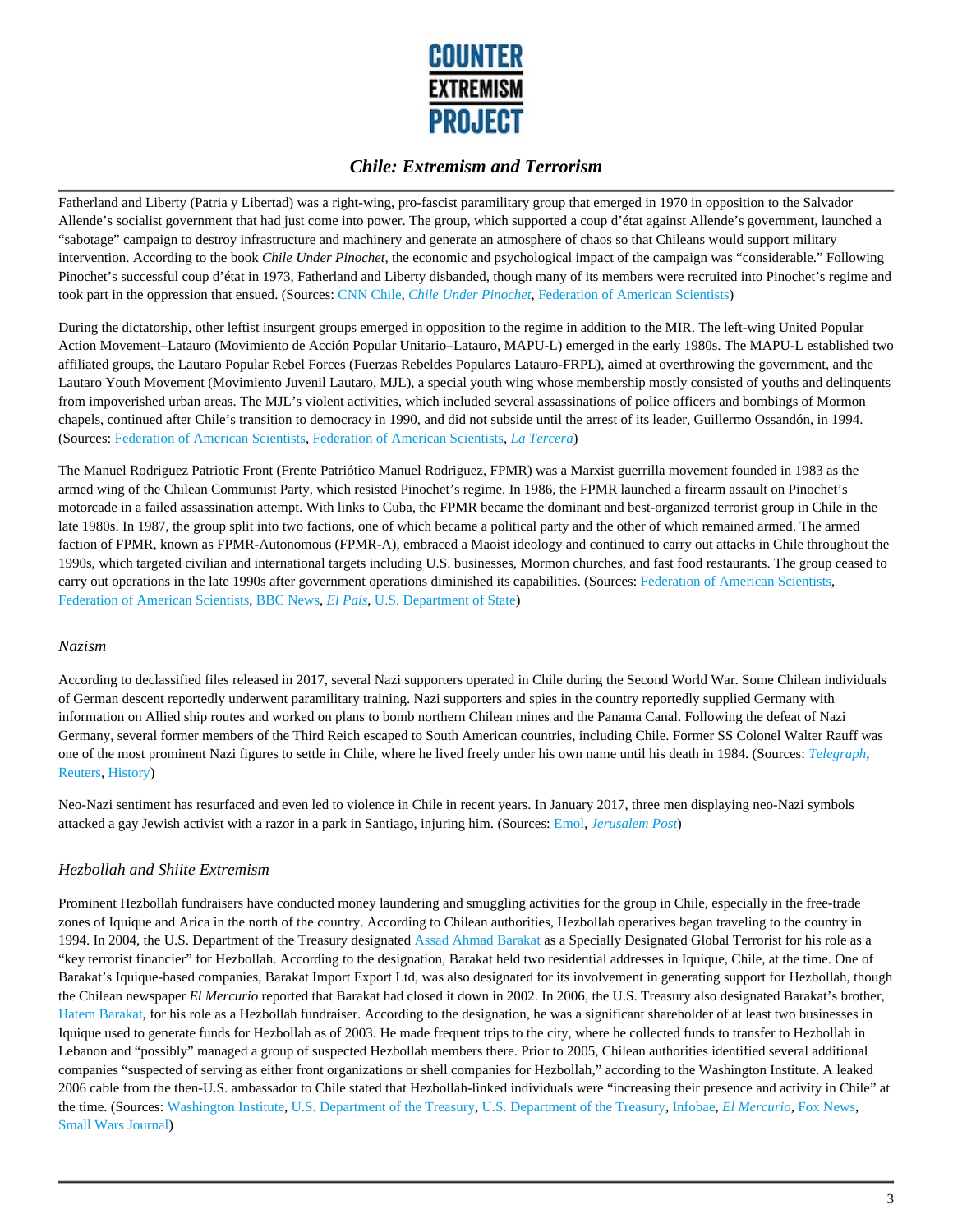

Iranian presence in Chile has also increased through a growing number of Iranian-sponsored cultural centers and mosques, many of which reportedly have links to Mohsen Rabbani, an Iranian operative and key planner of the 1994 Hezbollah bombing of the AMIA Jewish community center in Buenos Aires, Argentina. Between 1992 and 1997, Rabbani reportedly made seven trips to Chile, where he established a close relationship with the country's Shiite community at cultural centers such as the Centro de Cultura Islámica de Las Condes in Santiago and the Organización Chilena Islámica de Cultura in Temuco. These cultural centers as well as several mosques in the country have reportedly continued to be led by individuals with links to Rabbani and the Iranian regime, and have reportedly worked to propagate radical Shiite views as part of former Iranian Supreme Leader Ruhollah Khomeini's vision to attain a unified, global Islamic state governed by sharia law. (Sources: *Nation,* Small Wars Journal, *El Mostrador*, Alberto Nisman, Enlace Judío, *National Interest*, MEMRI)

#### *ISIS*

On February 23, 2015, the website of Chile's Ministry of Defense was hacked by individuals claiming to be members of ISIS. (Source: Reuters)

In June 2014, ISIS's al-Hayat media center released a propaganda video entitled "The End of Sykes-Picot" starring a Chilean individual known as Abu Saffiya. Abu Saffiya, whose real name was Bastián Alexis Vásquez, was born in Norway to Chilean parents and never actually resided within Chile. He joined ISIS after living in Spain for many years, and was reportedly killed in January 2016. (Sources: NPR, *Los Angeles Daily News*, *El País*)

#### *Anarchist Groups*

In recent years, anarchists have attempted to carry out hundreds of bombings in Santiago and other urban areas in Chile. Since 2005, anarchists have claimed responsibility for at least 200 explosive devices that have detonated or been discovered before detonation. The bombs have mainly targeted banks, police stations, army barracks, churches, and government buildings, and while some have inflicted injuries, they have generally not been lethal. In one of the most notorious attacks, a September 2014 bombing at the Escuela Militar metro station in Santiago injured 14 people. The only death linked to an anarchist bombing has been that of the anarchist operative Mauricio Morales, who was killed in 2009 when a bomb that he was planting exploded prematurely. Nonetheless, authorities have struggled to identify and prosecute the perpetrators, or even to discern much information about the anarchist groups responsible, which reportedly may be linked to broader international networks and former Chilean leftist insurgents. Approximately 80 different anarchist groups have claimed responsibility for the bombs, though authorities have been unable to determine if that many groups are indeed active, or if a smaller number of groups simply operate under multiple names. (Sources: BBC News, *Clinic* , Vice News)

### *Mapuche Conflict*

In recent years, there have also been several attacks carried by indigenous Mapuche individuals seeking land restitution. The indigenous Mapuche people of Chile have been discriminated against and marginalized by the Chilean government since the late 1800s. Most of the land they once inhabited in southern Chile, mainly in the provinces of Araucanía and Bio Bio, has been sold by the government to farmers and forestry companies. Around 1997, some Mapuches began employing violent tactics in campaigns for land restitution, including arson attacks, bombings, and firearm assaults. Most of the attacks have targeted crops, farming equipment, and machinery belonging to white farmers and forestry countries in the region, although some have inflicted casualties, such as a January 2013 arson attack that killed an elderly couple. Mapuche attacks have also targeted churches. In the days preceding Pope Francis's January 2018 visit to Chile, three Catholic churches in Santiago were firebombed. Authorities found notes at the scene threatening the pope and attributing the bombings to Mapuche individuals. From the beginning of 2014 to August 2017, Mapuches launched a total of 797 attacks in Chile. Some Mapuche attacks have been committed by Mapuche leaders or organized rebel groups, although it is unclear to what extent they are supported by the broader Mapuche population. (Sources: Al Jazeera, *La Nación*, BBC News, Fox News, Reuters, Human Rights Watch)

Since 2001, the Chilean government has frequently characterized the violence carried out by Mapuches as terrorism and applied the country's controversial Antiterrorism Law to prosecute those responsible. The Antiterrorism Law, which was passed in 1984 during the Pinochet dictatorship, has been criticized for permitting the violation of due process. Furthermore, the United Nations and other human rights groups have criticized the application of the law to Mapuche crimes––many of which target private property and inflict no casualties––as an arbitrary invocation aimed at further discriminating against the Mapuche nation. The United Nations has also criticized Chile's police for the use of excessive force against the Mapuches. At least three Mapuche protestors have been shot dead since 2003. (Sources: *La Nación*, CNN Chile, BBC News, *El Mostrador*, *Globe and Mail*, Human Rights Watch, BBC News)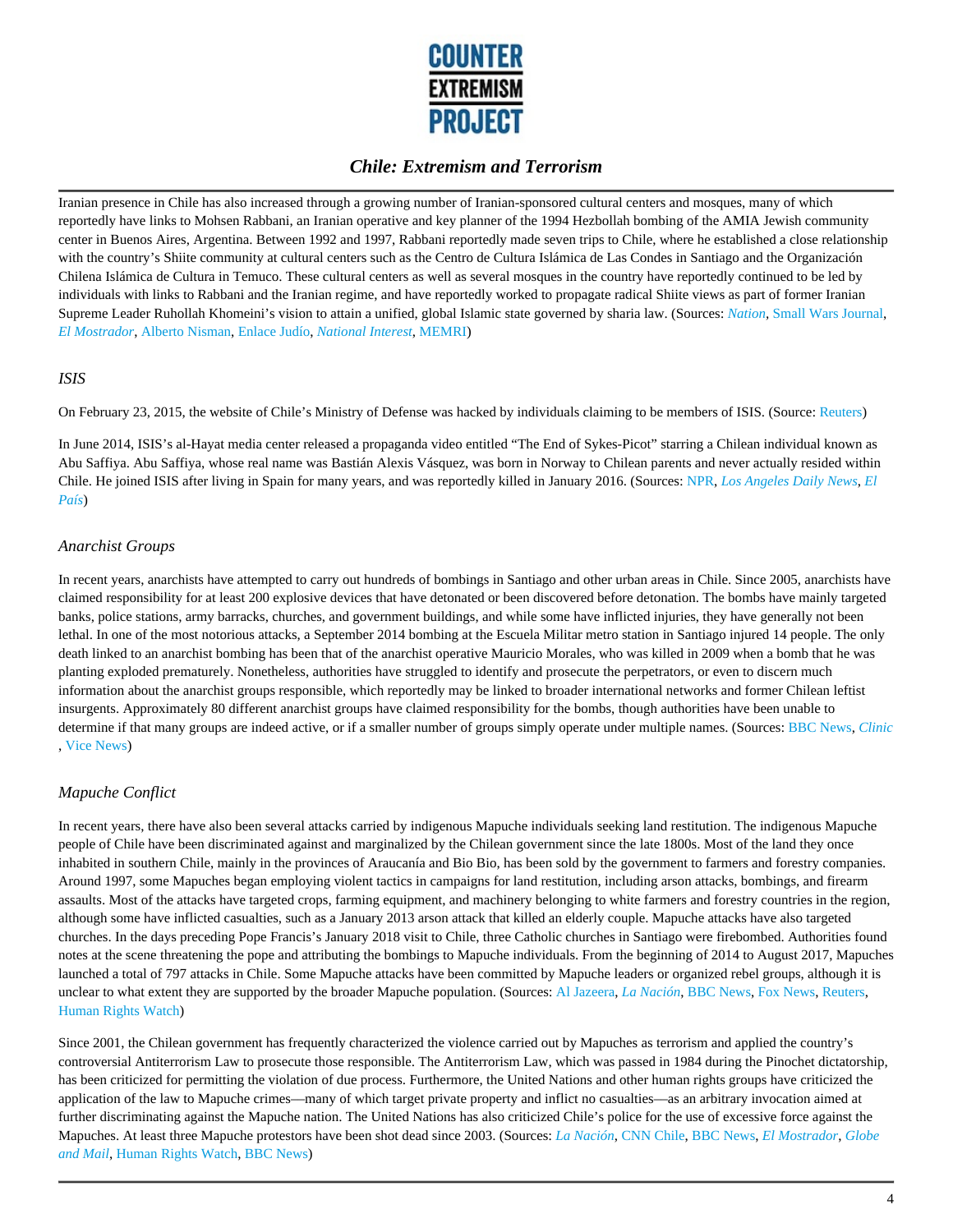

# **Major Extremist and Terrorist Incidents**

- **January 12, 2018:** Three Catholic churches in Santiago are firebombed. Authorities discover notes at the scene threatening Pope Francis, who is due to visit Chile days later, and attributing the attacks to Mapuche individuals. Source: Fox News
- Three men displaying neo-Nazi symbols attack a gay Jewish activist with a razor in a park in Santiago, injuring him. Sources: Emol, *Jerusalem Post*
- Four Mapuche individuals are arrested in Chile on charges of arson. They are subsequently prosecuted under Chile's Antiterrorism Law. Sources: United Nations Human Rights, Amnesty International
- **February 23, 2015:** The website of Chile's Ministry of Defense is hacked by individuals claiming to be members of ISIS. Source: Reuters
- **September 8, 2014:** A homemade bomb detonates at the Escuela Militar metro station in Santiago, injuring 14. Anarchists are suspected. Sources: Vice News, BBC News
- ISIS's al-Hayat media center releases a propaganda video entitled "The End of Sykes-Picot" starring a Chilean individual, Bastián Alexis Vásquez a.k.a. Abu Saffiya.

Saffiya was born in Norway to Chilean parents and joined ISIS after living in Spain for many years. Sources: NPR, *Los Angeles Daily News*, *El País*

- **January 4, 2013:** Mapuche individuals launch an arson attack in Araucanía that kills an elderly couple. Though the suspects are prosecuted under the Antiterrorism Law, the trial is discarded due to allegations of discrimination and justice violations. Sources: *Guardian*, Amnesty International
- Hans Niemeyer, a sociologist and anarchist operative, plants a bomb in a bank. He is the only anarchist to be jailed for planting a bomb as of 2014. Source: BBC News
- **June 1, 2011:** Luciano Pitronello, an anarchist operative, is severely injured when a bomb that he is planting outside of a bank explodes prematurely.

Sources: BBC News, Emol

- Mauricio Morales, an anarchist operative, dies when an explosive device that he is carrying explodes prematurely. Source: BBC News
- **December 6, 2006:** The U.S. Department of the Treasury designates Hatem Barakat as a Specially Designated Global Terrorist for his role as a Hezbollah fundraiser.

As of 2003, he was significant shareholder of at least two businesses in Iquique, Chile, used to generate funds for Hezbollah. Source: U.S. Department of the Treasury

**April 10, 2004:** The U.S. Department of the Treasury designates Assad Ahmad Barakat as a Specially Designated Global Terrorist for his role as a "key terrorist financier" for Hezbollah.

Barakat holds two residential addresses in Iquique, Chile, at the time. One of Barakat's Iquique-based companies, Barakat Import Export Ltd, is also designated. Source: U.S. Department of the Treasury

**- :** In three separate incidents, Mapuche leader Víctor Ancalaf Llaupe sets fire to four trucks and a technical digger belonging to an electrical company.

He is prosecuted and convicted under Chile's Antiterrorism Law. Source: Human Rights Watch

- The FPMR bombs two McDonald's restaurants and attempts to bomb a Kentucky Fried Chicken restaurant. Source: Federation of American Scientists
- **:** Mohsen Rabbani, an Iranian operative and key planner of the 1994 Hezbollah bombing of the AMIA Jewish community center in Buenos Aires, Argentina, makes seven trips to Chile, where he establishes a close relationship with the country's Shiite community at Islamic cultural centers.

Source: Alberto Nisman

- **April 1, 1991:** The FPMR assassinates Chilean senator Jaime Jorge Guzmán Errázuriz, one of Pinochet's former advisors. Source: Emol
- **September 8, 1986:** The Manuel Rodriguez Patriotic Front (FPMR) launches a firearm assault on Pinochet's motorcade in a failed attempt to take his life.

Source: BBC News

- Pinochet's regime passes an Antiterrorism Law aimed at suppressing political opposition.
- The law is later criticized for permitting the violation of due process. Sources: Biblioteca del Congreso Nacional de Chile, BBC News
- Pinochet's regime passes an amnesty law that grants protection from prosecution to those who commit human rights violation during the dictatorship.

The law remains in place as of 2018. Sources: Amnesty International, Reuters, Biblioteca de Chile

**November 11, 1973:** A military junta led by General Augusto Pinochet seizes power from Salvador Allende, Chile's democratically elected Marxist president, in a violent, U.S.-backed coup d'état.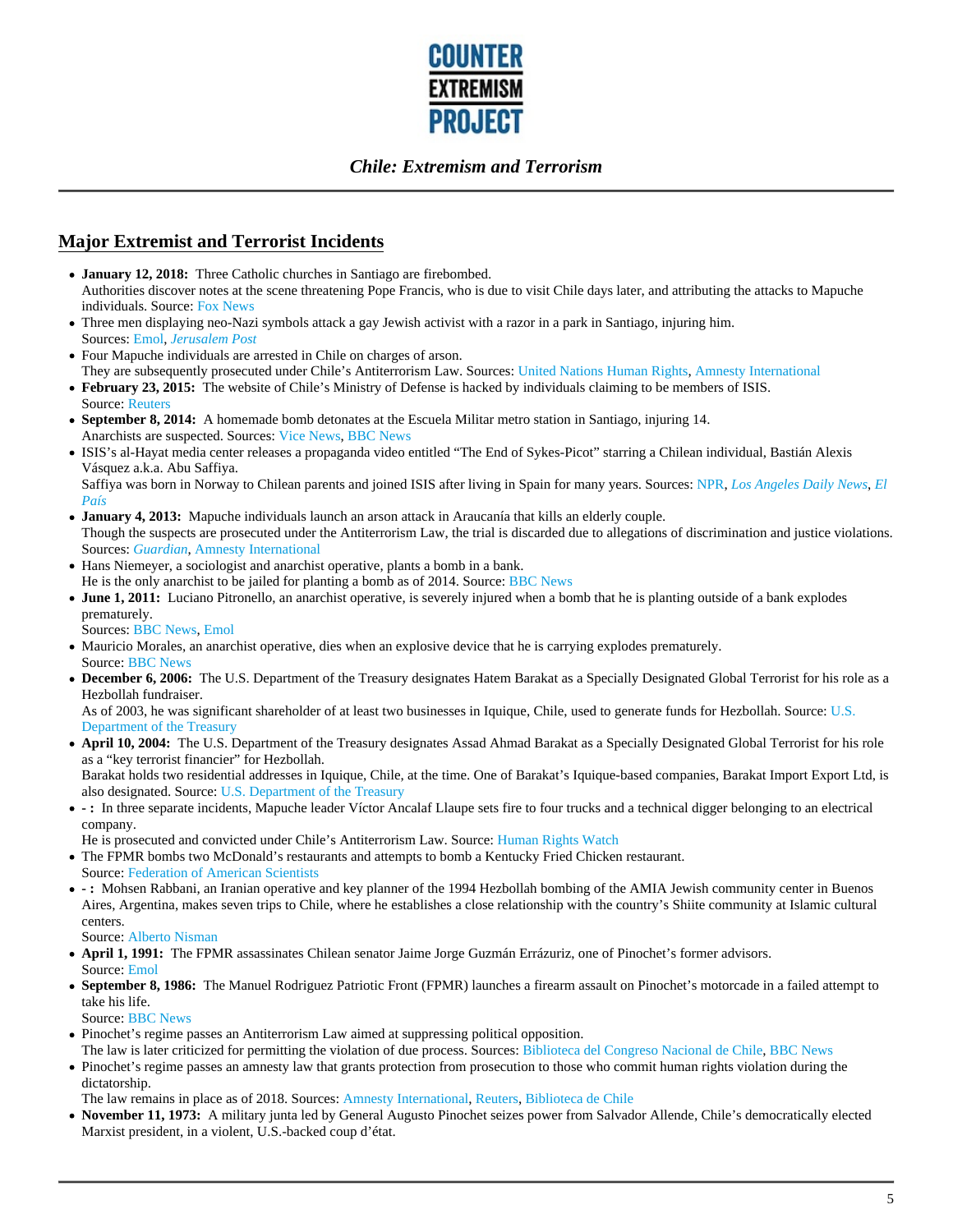

By the time Chile returns to democracy in 1990, over 3,000 individuals are killed or go missing, and over 30,000 additional individuals suffer human rights abuses at the hands of the regime. Sources: *New York Times,* BBC News, History, *El País, El País, El Mundo*

# **Domestic Counter-Extremism**

Chile passed an Antiterrorism Law in May 1984 under the military regime of Augusto Pinochet aimed at suppressing opposition to the regime. The law has since remained it place, though it has been heavily criticized by human rights groups including the United Nations Human Rights Council, Amnesty International, and Human Rights Watch for permitting the violation of civil liberties and due process, as it allows suspects to be held in isolation uncharged and unidentified witnesses to be used in investigations. The law has been applied several times since 2001 to crimes committed by indigenous Mapuches as part of their campaign for land restitution––many of which targeted private property and inflicted no casualties. Most recently, the law was applied to the prosecution of four Mapuche individuals arrested in June 2016 on charges of arson. The application of the law against the Mapuche has also been criticized as an arbitrary invocation aimed at further discrimination against the indigenous nation. (Sources: Biblioteca del Congreso Nacional de Chile, BBC News, *El Mostrador*, *Globe and Mail*, Human Rights Watch, Human Rights Watch, United Nations Human Rights, Amnesty International, Human Rights Watch)

Chile's government has proposed reforms of the law several times, but none have yet taken effect. Most recently, in March 2018, the government of Sebastián Piñera declared its intention to reform the law. However, the proposed reforms, which would allow the use of phone taps and undercover agents as well as the continued use of unidentified witnesses in investigations, have been criticized as being equally harsh and discriminatory. (Sources: United Nations Human Rights, Amnesty International, *Globe and Mail*, Human Rights Watch, Human Rights Watch, República de Chile Senado, Universidad de Chile, *El Mostrador*)

In 2001, the Chilean government launched a campaign against the indigenous Mapuches for their violent campaign to achieve land restitution. Chile's police force, the Carabineros, have received extensive criticism from the United Nations and human rights groups for their use of excessive force and physical abuse against Mapuche individuals. At least three Mapuche protestors have been shot dead since 2003. (Sources: Human Rights Watch, BBC News)

In 1978, Pinochet's regime passed an amnesty law that granted protection from prosecution to those who committed human rights violation during the dictatorship. Although Chilean courts have since found ways to circumvent the legislation and prosecute individuals, and although the Chilean government pledged in 2014 to overturn the law, it nonetheless remains in place as of 2018. (Sources: Amnesty International, Reuters, Biblioteca de Chile)

Chile has a National Intelligence Agency (Agencia National de Inteligencia, ANI), which is charged with conducting intelligence analyses and coordinating all intelligence operations in the country. Chile's Armed Forces and two police bodies, the Carabineros and Investigations Police (PDI) also contribute to intelligence operations in the country. However, the ANI has been criticized for its failure to take action against the recent widespread phenomenon of anarchist bombings. Chilean authorities struggled to identify and prosecute the perpetrators of anarchist bombings, and even to discern much information about the anarchist groups responsible. In 2009 and 2010, Chilean police arrested 14 bombing suspects, but all were absolved due to insufficient evidence presented in court. As of 2014, only one individual, who planted a bomb in November 2011, had been imprisoned for offenses related to anarchist bombings. (Sources: *La Tercera*, BBC News, *El Mundo, Clinic*, Vice News)

According to the U.S. Department of State, Chile has a well-developed financial sector and anti-money launder/counter-terrorist financing (AML/CTF) regime, which includes a Financial Analysis Unit. However, Chile's unregulated free trade zones, which are in Iquique, Arica, and Punta Arenas, are identified as vulnerable areas for illicit financial activity, due in part to geographical limitations that make the areas a challenge to regulate. The free trade zones of Iquique and Arica are near Chile's porous borders with Peru and Bolivia, where authorities have reportedly struggled to monitor illicit activity. Nonetheless, Chilean authorities successfully identified and investigated Hezbollah-linked companies operating in the region, including two of U.S.-designated Assad Ahmad Barakat's Iquique-based companies, though Barakat reportedly closed them down after an international warrant was issued for his arrest in 2002. (Source: U.S. Department of State, United Nations, Infobae, Small Wars Journal, Washington Institute, Australian Broadcasting Company, CEMOC, *El Mercurio*)

# **International Counter-Extremism**

Chile is a member of the Financial Action Task Force on Money Laundering in South America (GAFILAT), as well as the Organization of American States Committee Against Terrorism (CICTE). Chile has also participated in other multilateral counterterrorism initiatives. For example,